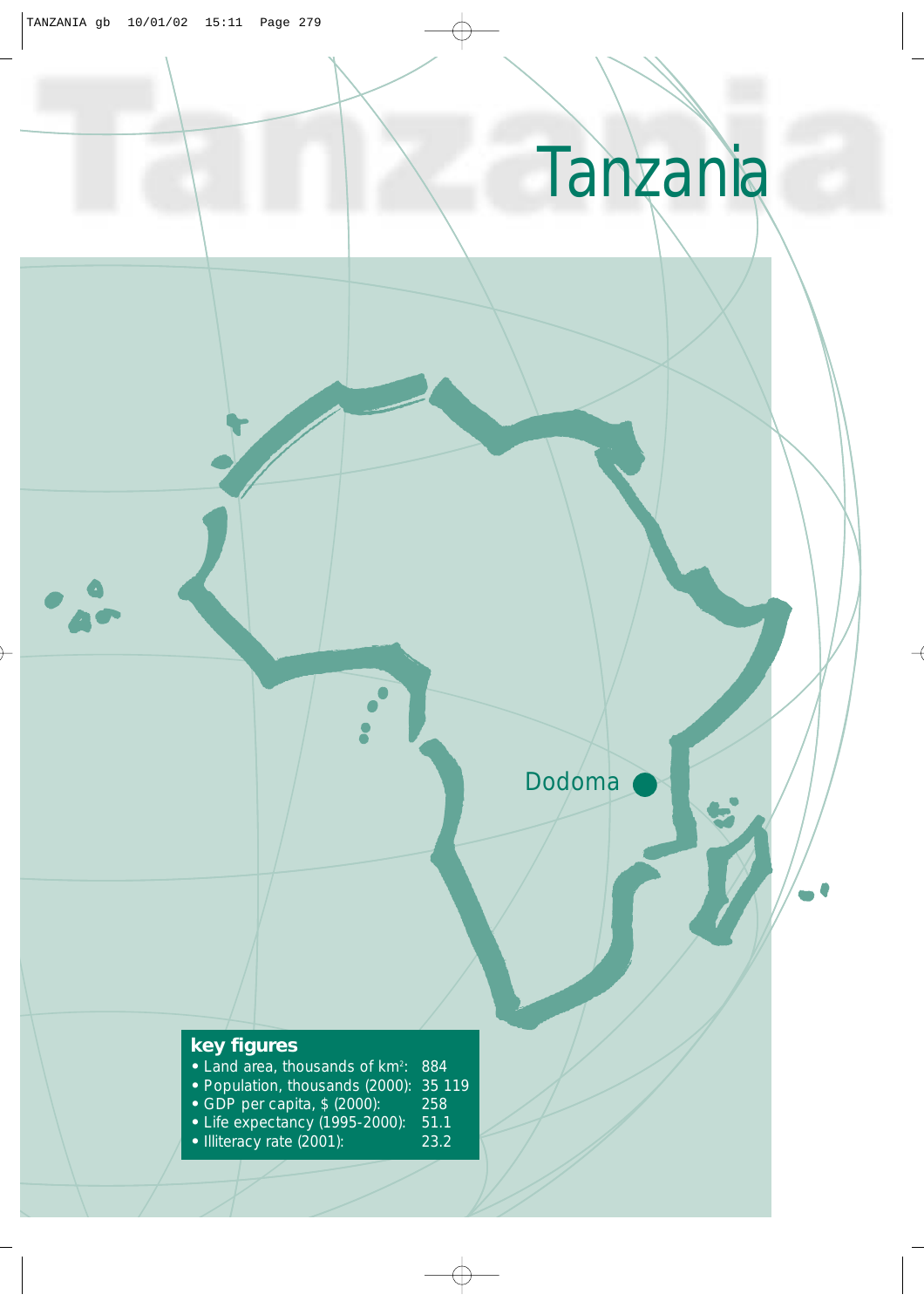TANZANIA gb 10/01/02 15:11 Page 280

 $\overline{+}$ 

 $\begin{array}{c} \begin{array}{c} \begin{array}{c} \end{array}\\ \begin{array}{c} \end{array} \end{array} \end{array}$ 

 $\overline{\phantom{a}}$ 

 $\longrightarrow$ 

 $\frac{1}{\sqrt{2}}$ 

 $\Big|$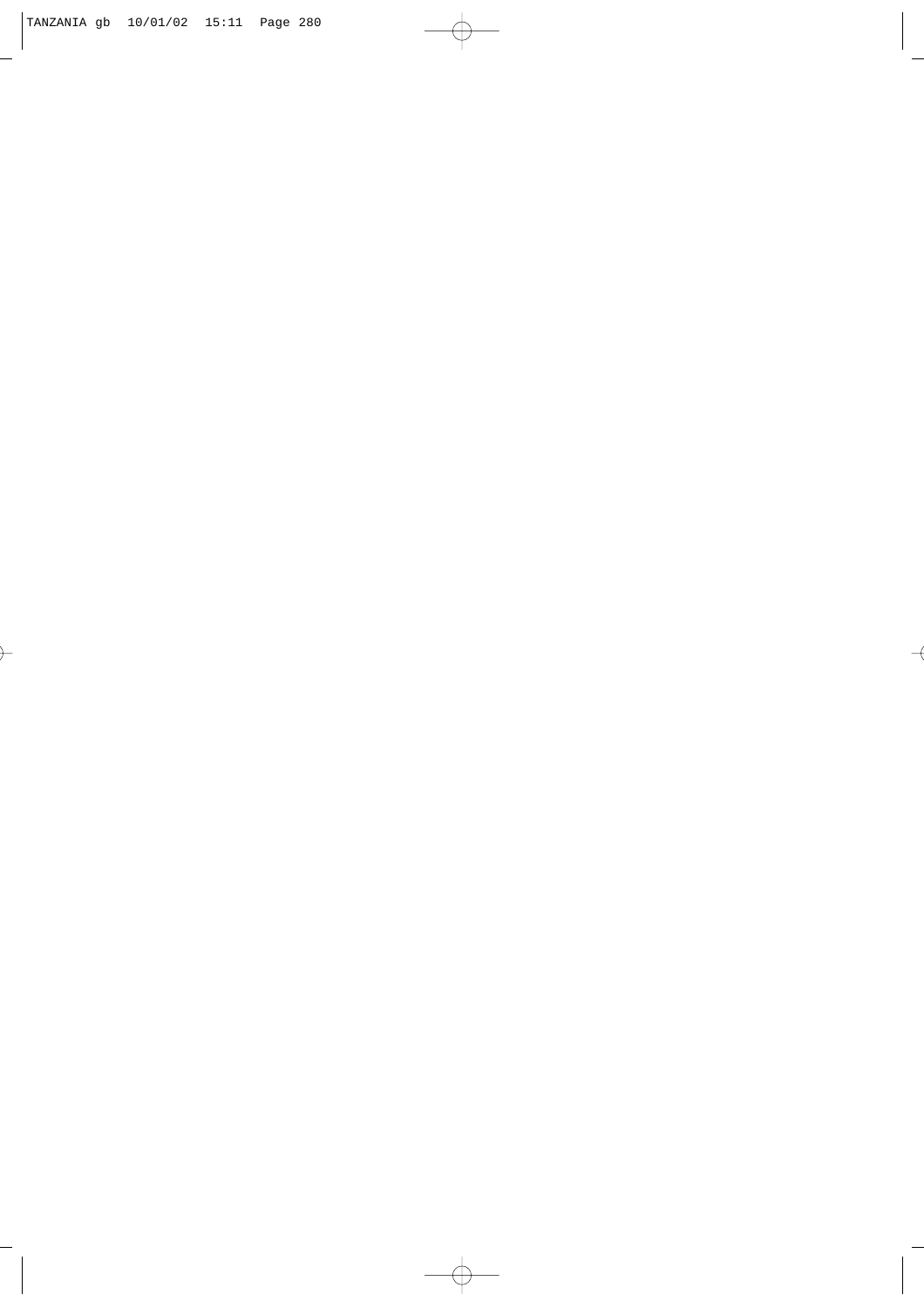**T**ANZANIA'S PROGRESS IN ECONOMIC reforms has resulted in the restoration of macroeconomic stability. Improvements in the fiscal situation and prudent monetary policies have contributed to declining inflation, declining cost of borrowing and relatively stable foreign exchanges. However, the external position of the country remains weak owing to poor export performance. Economic growth has responded positively to the improving macroeconomic situation. In 2000 real GDP growth rose to 5.1 per cent. The outlook on growth is for moderation with real GDP growth estimated at 4.4 per cent in 2001, and projected at 4.3 per cent in 2002, as Tanzania seeks to consolidate its macroeconomic stability. Tanzania is one of the poorest countries in the world. The poverty situation

is reflected in declining social indicators with Tanzanians having low life expectancy, compounded by HIV/AIDS,

low primary school enrolment ratio and one of the lowest secondary school enrolment ratios in Africa. Tanzania's young democracy is functioning well. However, there are concerns with governance issues and corruption.

**Tanzania enjoys some comparative advantages in the mining and tourism sectors that could attract international investors**

Tanzania continues to make progress in financial sector reforms, privatisation and in other areas. Though the privatisation process has been slow, Tanzania enjoys some comparative advantages in the mining and tourism sectors that could attract international investors to boost the structural transformation process.

Figure 1 **- Real GDP Growth** \_\_\_\_\_\_\_\_\_\_\_\_\_\_\_\_\_\_\_\_\_\_ **10 8 6** <u> El antigo de la companya de la companya de la companya de la companya de la companya de la companya de la compa</u> **4 2 0 1995 1996 1997 1998 1999 2000 2001(e) 2002(p) -2 -4 -6 -8 -10**

**Source:** Authors' estimates and predictions based on IMF data.

#### **Recent Economic Developments**

The growth performance of Tanzania has strengthened, although growth rates have fluctuated from year to year reflecting the vulnerability of the economy to external shocks. Real GDP growth recorded 5.1 per cent in 2000 compared with 4.8 per cent in 1999 and 3.3 per cent in 1998. The major factor behind

the better growth performance is the improvement of weather conditions following the El Niño floods of 1998, which destroyed crops and damaged roads thereby disrupting internal movements of agricultural commodities as well as export shipments. Growth is estimated lower at 4.4 per cent in 2001 and is projected at 4.3 per cent in 2002, as Tanzania consolidates its macroeconomic stability.

*281*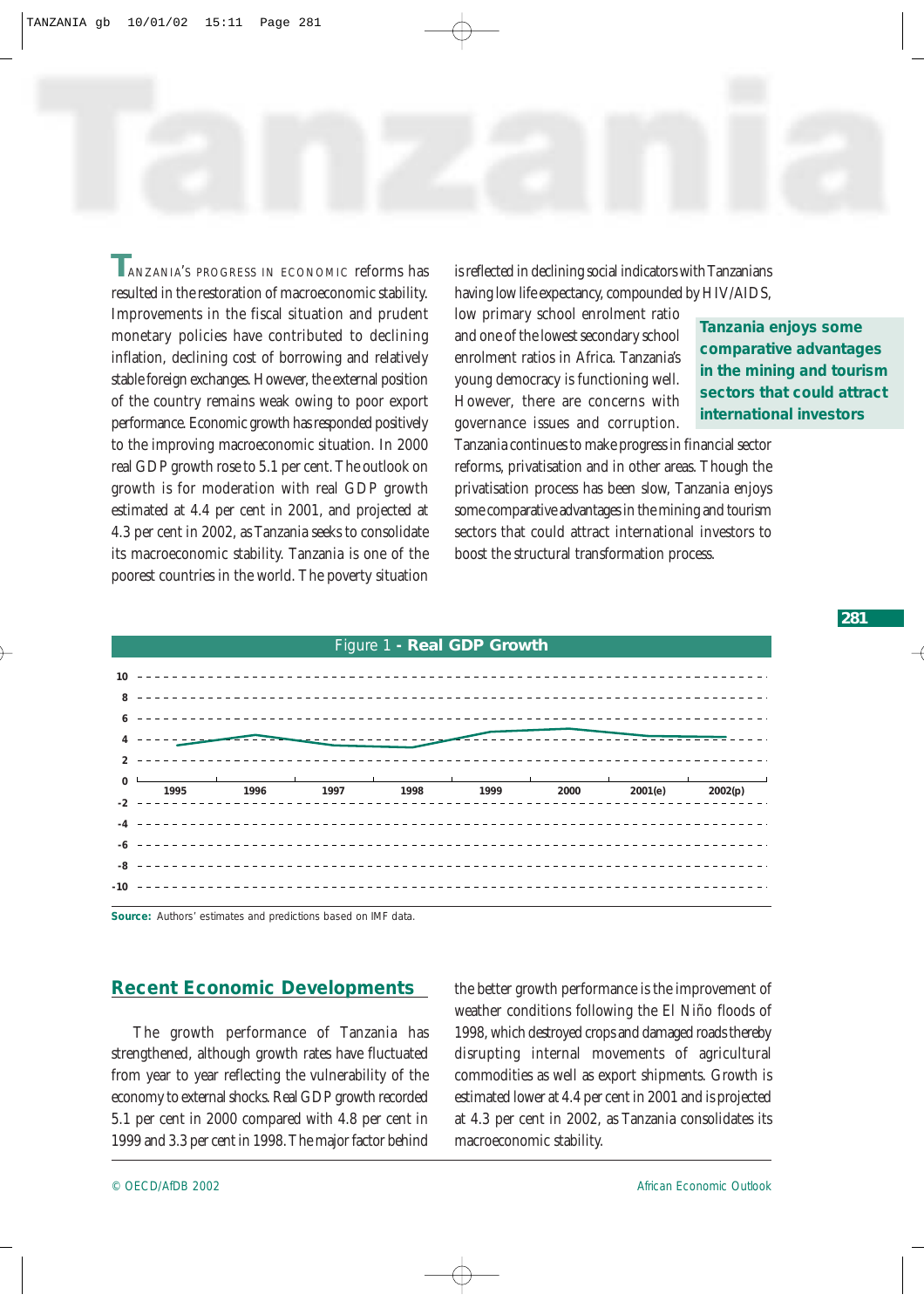*282*



**Source:** Authors' estimates based on IMF data.

The structure of the Tanzanian economy has remained much the same in the recent past with agriculture as the mainstay of the economy, providing livelihood for over 80 per cent of the population and accounting for at least 50 per cent of export earnings. In 2000, the agricultural sector contributed about 48.1 per cent of GDP, with the services sector and the industrial sector accounting for 36 per cent and 15.9 per cent respectively. In 2000, growth in the agricultural sector bucked the overall GDP growth trend by recording lower growth of 3 per cent compared with 4.6 per cent in 1999. All the major sub-sectors recorded lower growth rates in 2000. The output of crops grew by 3 per cent compared with 4.6 per cent in 1999. The decline in the rate of growth in the output of crops was due to a decline in cash crop production. Food crops output improved with increased production of the main staples — maize, rice, wheat and pulses: maize output increased from 2.1 million tons in 1999 to 2.24 million tons in 2000; rice output increased from 865 000 tons to 990 000 tons; while the output of wheat rose from 69 000 tons to 120 000 tons over the same period. However, the improvement in food production was not nation-wide. In the central and north-eastern parts of the country there was drought, leading to severe food shortages. The World Food Programme estimated that over one million Tanzanians were affected. The smuggling of grain to Kenya in search of higher prices worsened the situation. However, the biggest

problem was the inability of the authorities to transport maize within Tanzania from areas of surfeit to areas of deficit. In cash crop production, cotton, tea, cashew nuts and tobacco recorded increased outputs, while sisal and coffee recorded output declines: the production of coffee decreased from 58 000 tons in 1999 to 48 000 tons in 2000. The outlook for coffee production remains bleak with the main problem being the old age of most of the coffee trees in Tanzania due to long-standing neglect and lack of major replanting. The livestock sub-sector did not fare well in 2000. Tanzania remains one of Africa's largest cattle producers, but epidemics of lung disease and rinderpest threatened stock levels in the mid-1990s. The national herd has not fully recovered, being estimated at 13.8 million in 2000, down from 14.0 million in 1999.

Growth in the industrial sector was stronger in 2000 at 6.7 per cent compared with 5.5 per cent in 1999. All the industrial sub-sectors shared in the higher growth, especially mining which saw strong recoveries in diamonds from 235 carats in 1999 to 354.4 carats in 2000, as well as in gold from 4 767 kg in 1999 to 15 060 kg in 2000 as the Ashanti Goldfields (T) Ltd commenced gold-mining operations in the country. Manufacturing output increased by 4.8 per cent in 2000 compared with 3.6 per cent in 1999, with the growth coming from food and beverage industries while output from other industries such as chemicals fell.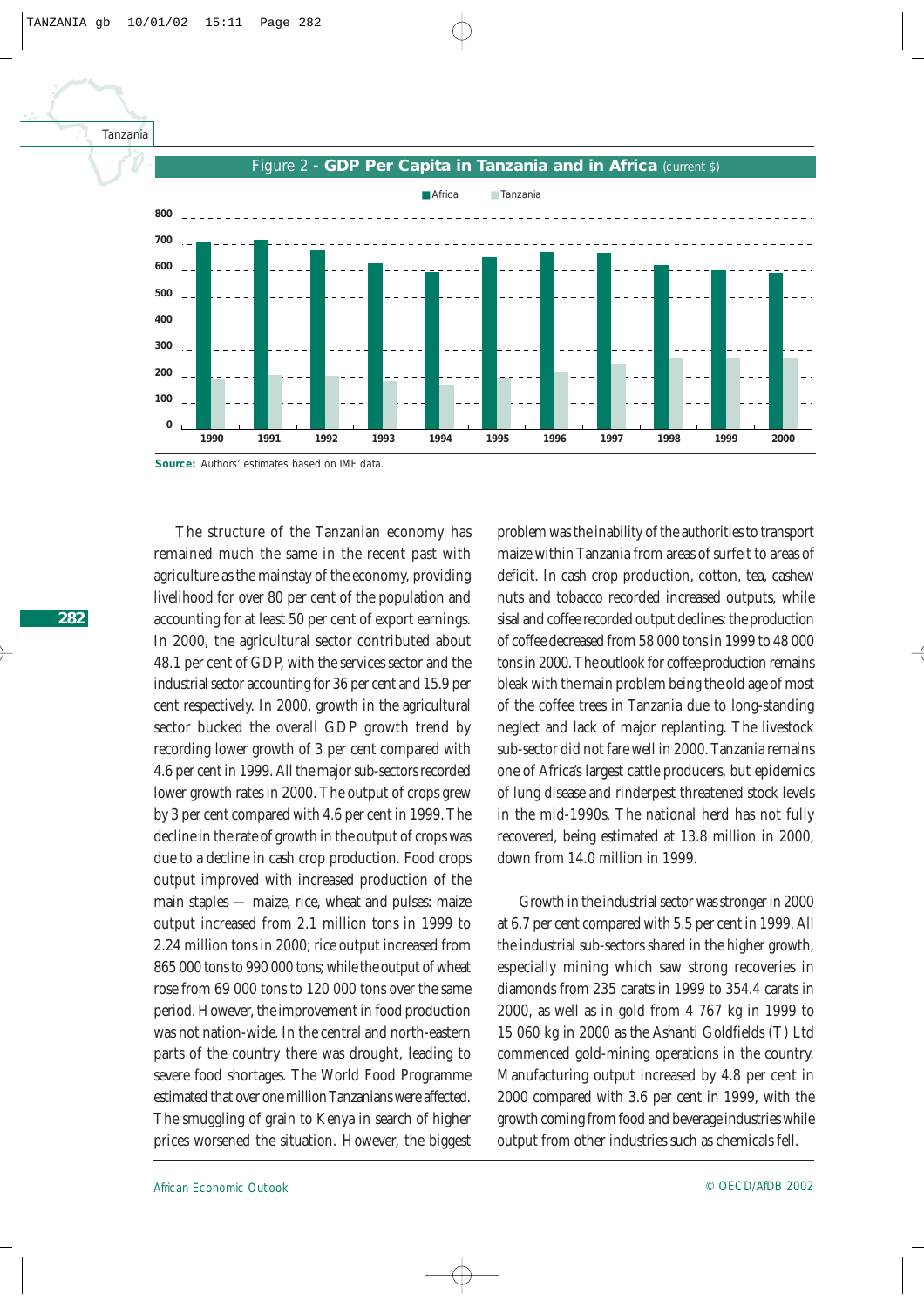

*283*



**Source:** Authors' estimates based on domestic authorities' data.



## Figure 4 **- Sectoral Contribution to GDP Growth, 1999/2000**

**Source:** Authors' estimates based on domestic authorities' data.

The services sector grew by 6.4 per cent in 2000 compared with 1.8 per cent in 1999. The gains were in financial and business services while other subsectors including hotels and restaurants, transport and communications were flat on their 1999 levels.

The composition of demand is characterised by two striking features: first, the growth performance is characterised by high consumption, which inevitably implies low domestic savings and a high dependence on foreign savings; second, the public sector seemed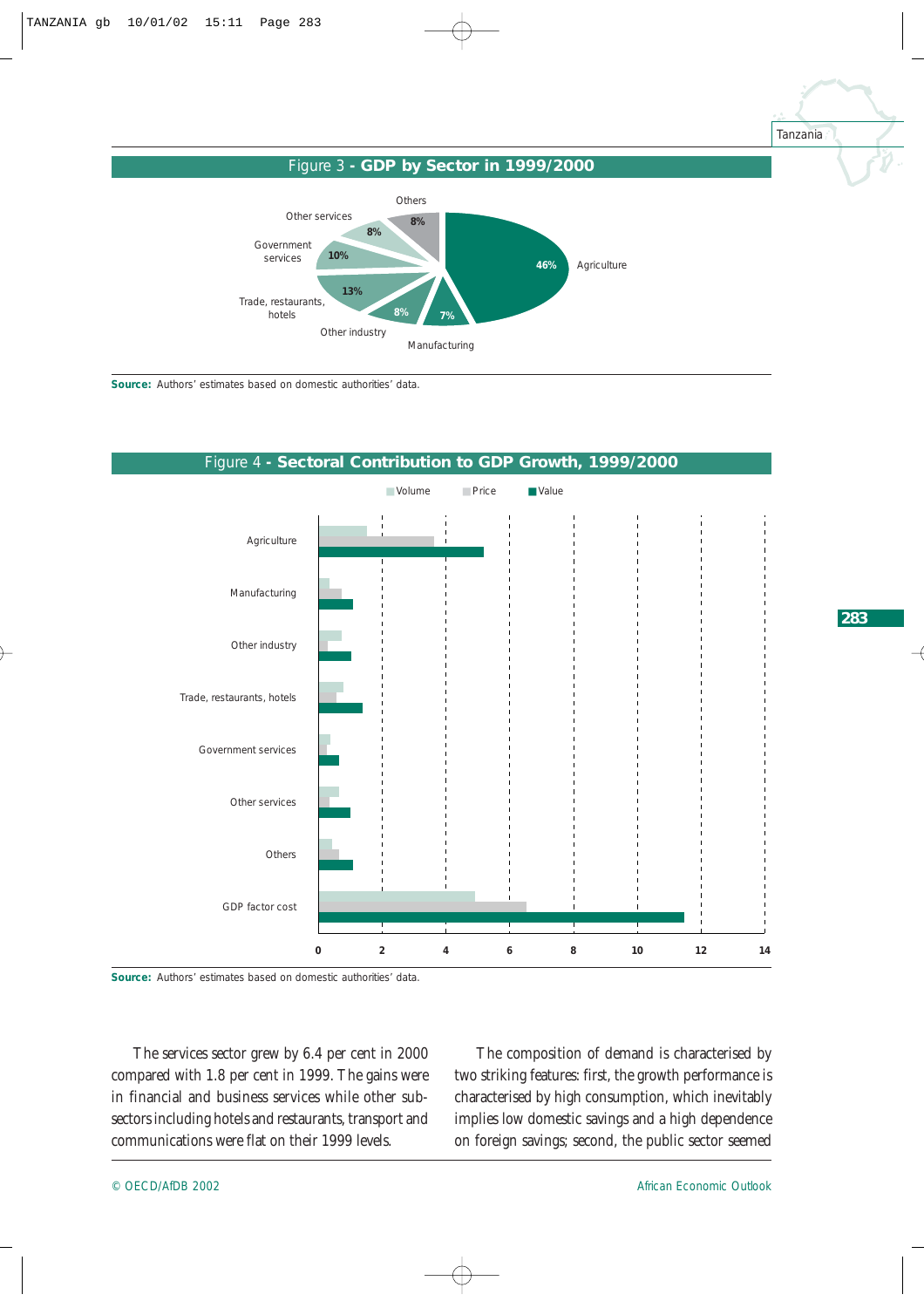| Table 1 - Demand Composition (percentage of GDP) |         |         |         |         |         |         |  |
|--------------------------------------------------|---------|---------|---------|---------|---------|---------|--|
|                                                  | 1995    | 1998    | 1999    | 2000    | 2001(e) | 2002(p) |  |
| Gross capital formation                          | 19.8    | 16.5    | 14.8    | 15.5    | 15.0    | 14.4    |  |
| Public                                           | 2.8     | 3.4     | 2.7     | 2.6     | 2.6     | 2.6     |  |
| Private                                          | 16.9    | 13.1    | 12.0    | 13.0    | 12.5    | 11.8    |  |
| Consumption                                      | 96.7    | 98.1    | 96.7    | 95.0    | 97.2    | 98.3    |  |
| Public                                           | 15.3    | 11.6    | 8.7     | 9.5     | 9.4     | 9.1     |  |
| Private                                          | 81.4    | 86.5    | 88.0    | 85.5    | 87.8    | 89.1    |  |
| <b>External sector</b>                           | $-16.5$ | $-14.6$ | $-11.5$ | $-10.5$ | $-12.2$ | $-12.7$ |  |
| Exports                                          | 20.6    | 14.9    | 13.8    | 14.1    | 14.2    | 13.5    |  |
| Imports                                          | $-37.1$ | $-29.4$ | $-25.3$ | $-24.6$ | $-26.4$ | $-26.2$ |  |

**Source:** Authors' estimates and predictions based on domestic authorities' data.

to have taken a back seat with respect to domestic investment. The situation appeared to reflect Tanzania's break with its socialist past where the public sector played the lead role in economic production. The outlook on the structure of the demand composition of GDP is stability with similar levels of consumption and investment expected in 2001 and 2002.

#### **Macroeconomic Policy**

#### *Fiscal and Monetary Policies*

Tanzania's fiscal performance has improved significantly since the country adopted the cash budget system, matching expenditures with available resources, in 1995/96. Rigorous implementation of the cash budget system, while at the same time implementing revenue-enhancing measures, helped to restore fiscal discipline within two years, which was subsequently sustained.

On the revenue side, introduction of new policies broadened the tax base, streamlined the tax system and strengthened tax administration. At June 2000, a number of tax reforms had been implemented including the operationalisation of the Tax Appeals Court, the introduction of VAT, and the introduction of Tax Identification Numbers (TIN). The fiscal consolidation efforts have been successful in maintaining fiscal stability. Tanzania has enjoyed a significant level of foreign grants. In 1999/2000, the level of grants increased to

4.5 per cent of GDP compared with 4.0 per cent of GDP in 1998/99. This increase in grants largely explained the increase in total revenues from 14 per cent of GDP in 1998/99 to 15.3 per cent of GDP in 1999/2000 as tax revenue fell in 1999/2000.

Total expenditure also rose from 15.2 per cent of GDP in 1998/99 to 17 per cent of GDP in 1999/2000. However, wages and salaries fell in 1999/2000 as the government continued with its civil service reforms, which have seen the size of the civil service reduced from 355 000 in 1992/93 to 260 000 at the end of 1999/2000. Also, the wage bill gained from the strengthening of its control through the establishment of a centralised personnel database and a computerised pay roll system. At the same time, capital expenditure rose significantly in 1999/2000, as the government took advantage of the increase in grants to increase capital spending in the key social services of education and health. These expenditures led to the primary balance falling to 0.3 per cent of GDP in 1999/2000.

In 1999/2000 the Tanzanian government continued its policy of not borrowing from the banking system to finance the budget deficit, relying instead on foreign savings. The outlook on the government fiscal operations is for stability in 2000/01 and 2001/02. The primary deficit is expected to remain modest at around 0.3 per cent of GDP in 2000/01 and 0.5 per cent in 2001/02 as Tanzania is expected to keep faith with its cash budget system and continue to enjoy the support of international donors.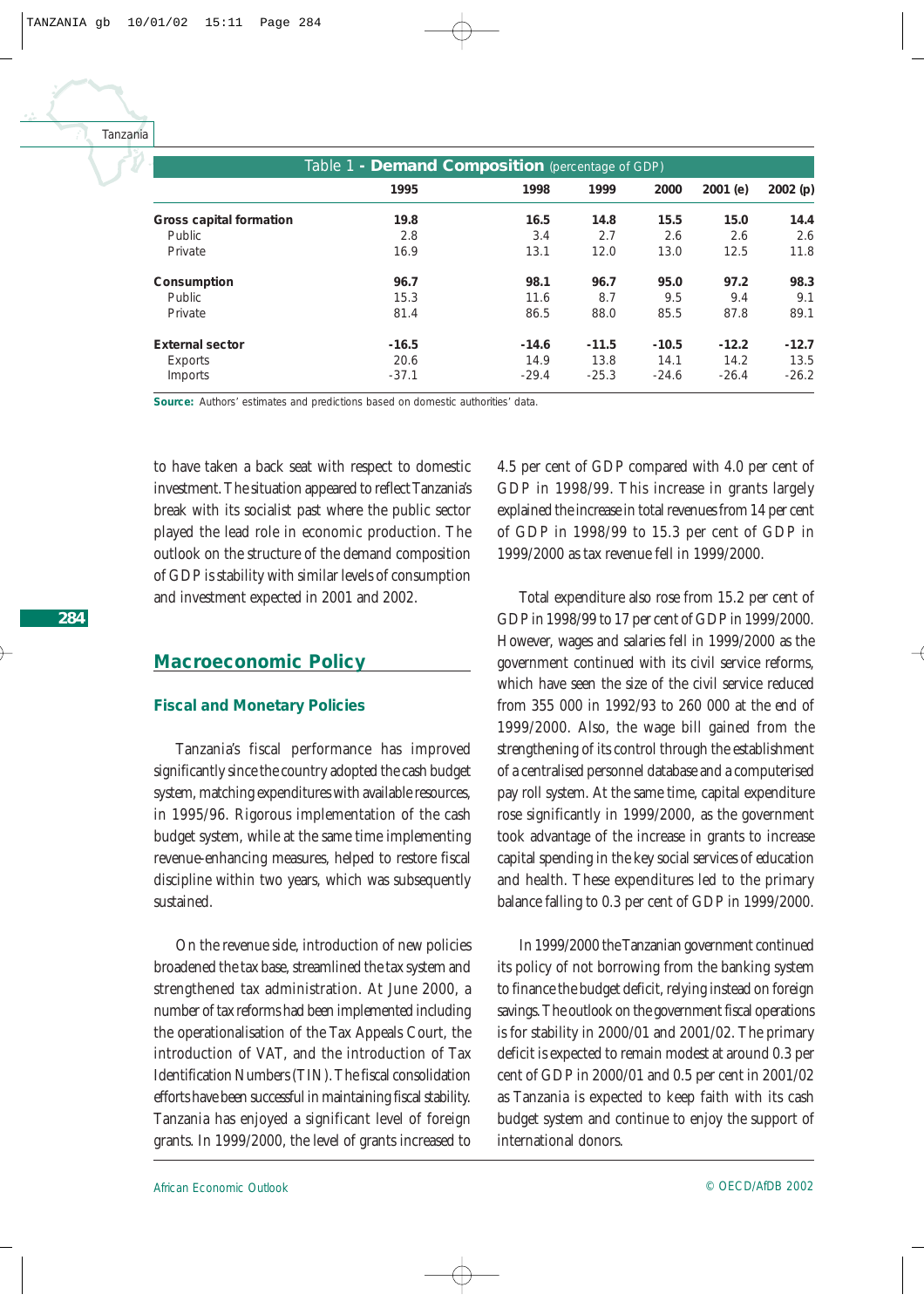| Table 2 - Public Finances <sup>a</sup> (percentage of GDP) |         |         |         |                               |      |      |
|------------------------------------------------------------|---------|---------|---------|-------------------------------|------|------|
|                                                            | 1994/95 | 1997/98 | 1998/99 | 1999/00 2000/01(e) 2001/02(p) |      |      |
| Total revenue and grants <sup>b</sup>                      | 14.7    | 14.2    | 14.0    | 15.3                          | 15.3 | 15.2 |
| Tax revenue                                                | 11.3    | 10.9    | 10.1    | 9.9                           | 10.1 | 10.3 |
| Total expenditure and net lending <sup>b</sup>             | 16.5    | 16.4    | 15.2    | 17.0                          |      |      |
| Current expenditure                                        | 15.3    | 12.9    | 12.9    | 11.7                          |      |      |
| <b>Excluding interest</b>                                  | 11.9    | 8.5     | 9.6     | 9.9                           | 9.7  | 9.5  |
| Wages and salaries                                         | 4.3     | 5.0     | 4.3     | 3.9                           | 3.8  | 3.7  |
| Interest on public debt                                    | 3.4     | 4.4     | 3.3     | 1.9                           |      |      |
| Capital expenditure                                        | 1.2     | 3.6     | 2.2     | 5.2                           | 5.2  | 5.2  |
| Primary balance                                            | 1.6     | 2.1     | 2.2     | 0.3                           | 0.3  | 0.5  |
| <b>Overall balance</b>                                     | $-1.8$  | $-2.3$  | $-1.1$  | $-1.6$                        |      |      |

a. Fiscal year begins 1 July.

b. Only major items are reported.

**Source:** Authors' estimates and predictions based on IMF and domestic authorities' data.

Tanzania's monetary policy has been geared towards reducing inflation to single-digit figures. This objective required the maintenance of tight monetary stance by the Bank of Tanzania (BOT). In 2000, broad money (M3) supply decelerated from 18.6 per cent in 1999 to 14.8 per cent. The fall in the growth of money supply reflected mainly the decline in the government's borrowing from the banking system. The tight monetary policies of the Bank of Tanzania contributed to declines in inflation and in the cost of borrowing.

The rate of inflation remained stable in 2000 at 6.2 per cent from a level of 6.3 per cent in 1999. A major contributory factor behind the stability in inflation was the improvement in food supply arising from the good harvests in the country. The rate of inflation is expected to follow a downward trend as economic activity slows in 2001 and 2002. The average rate of inflation is estimated at 4.8 per cent in 2001 and is projected to fall to 4.6 per cent in 2002. The cost of credit also continued on a downward trend. The benchmark rate on the 91-day Treasury bill fell from 15 per cent at end-1999 to 4.5 per cent at end-2000 and had fallen to 4.2 per cent by June 2001. Commercial banks' interest rates also came down accordingly. However, the spread between the deposit and lending rates remained considerably large pointing to the limited competition and structural rigidities that existed in the banking system.

The foreign exchange market in Tanzania is marketdetermined with the BOT intervening in the market only to smooth large seasonal fluctuations. In 2000, in the absence of signs of a worsening of underlying inflationary pressure, monetary policy focused on avoiding a real appreciation of the Tanzanian shilling. The shilling remained stable depreciating in nominal terms by 7.5 per cent in 2000 to follow the same rate of depreciation in 1999.

*285*

Tanzania

#### *External Position*

Tanzania's trade policy is geared towards liberalisation and the country continues to implement trade reforms to enhance domestic production and the external sector. Recent reforms have been pursued within the framework of the Southern African Development Community (SADC) trade protocols and the East African Community Treaty. In 1999/2000, the government reduced the maximum tariff rate from 30 per cent to 25 per cent to yield a trade weighted average import tariff of 15 per cent. The import tax structure was also rationalised, with the rates based on the degree of processing of imports, with the lowest rate applicable to raw materials and investment goods. Tanzania continues to revise its trade regimes. The 2000/01 budget abolished excise duty on 46 items (that is, all items except cigarettes, alcoholic beverages, soft drinks, refined petroleum products, and motor vehicles with engine capacity above 2000cc) and harmonised the levels of withholding tax at 10 per cent on dividends and at 15 per cent on interest income.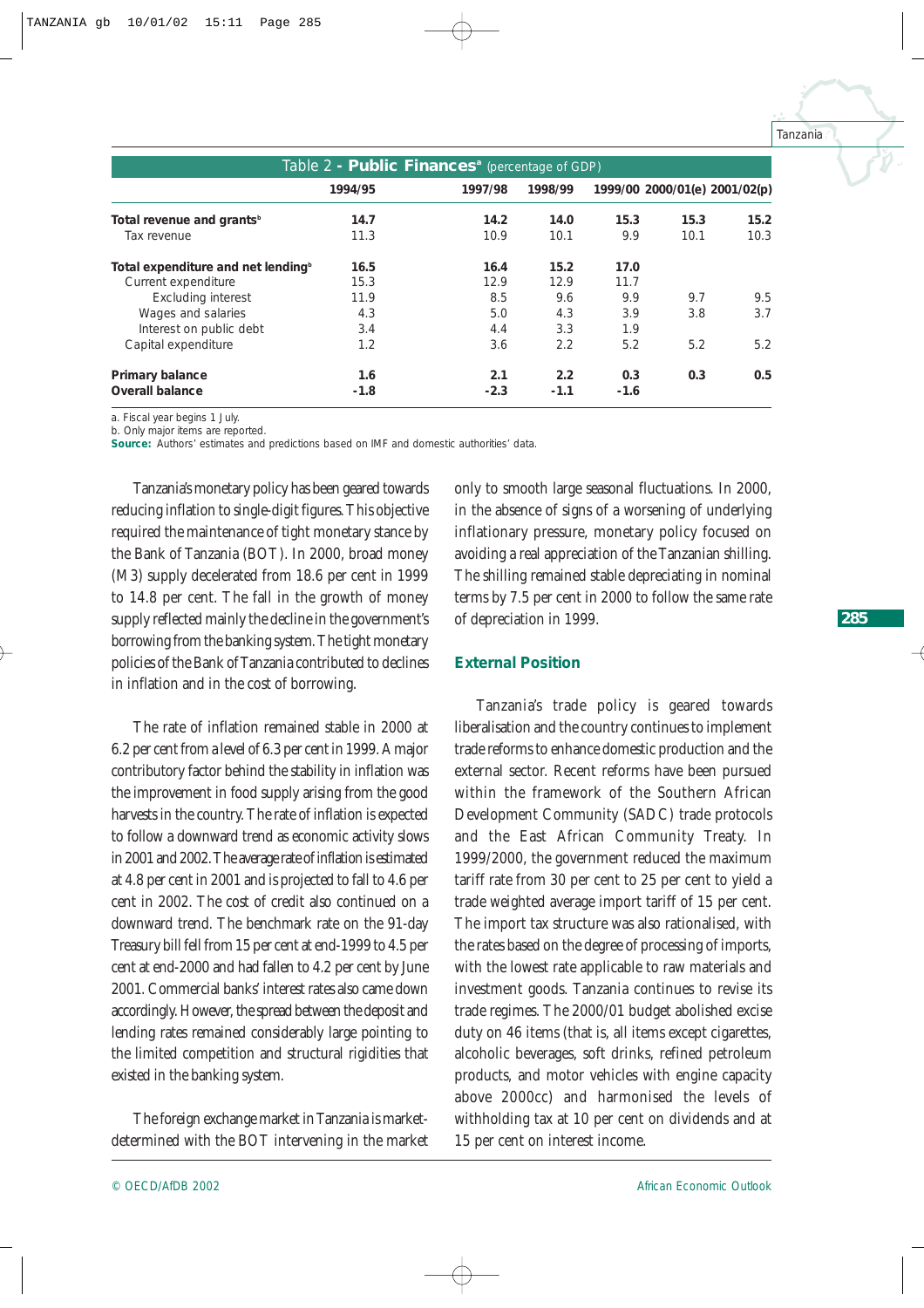| Table 3 - <b>Current Account</b> (percentage of GDP) |         |         |         |         |         |         |  |
|------------------------------------------------------|---------|---------|---------|---------|---------|---------|--|
|                                                      | 1995    | 1998    | 1999    | 2000    | 2001(e) | 2002(p) |  |
| Trade balance                                        | $-12.6$ | $-9.8$  | $-10.5$ | $-10.5$ | $-11.1$ | $-11.2$ |  |
| Exports of goods (f.o.b.)                            | 11.9    | 8.1     | 6.0     | 6.6     | 6.2     | 6.0     |  |
| Imports of goods (f.o.b.)                            | $-24.5$ | $-18.0$ | $-16.5$ | $-17.1$ | $-17.3$ | $-17.1$ |  |
| <b>Services</b>                                      | $-3.9$  | $-4.4$  | $-0.9$  | $-0.4$  |         |         |  |
| Factor income                                        | $-2.5$  | $-1.6$  | $-0.9$  | $-0.4$  |         |         |  |
| <b>Current transfers</b>                             | n.d.    | n.d.    | 8.8     | 8.9     |         |         |  |
| Current account balance                              | n.d.    | n.d.    | $-3.5$  | $-2.5$  |         |         |  |

**Source:** Authors' estimates and predictions based on IMF and domestic authorities' data.

The trade performance of Tanzania has remained weak owing to poor export performance. In 2000, the trade deficit remained at 10.5 per cent of GDP, as exports recovered marginally but imports increased in the same proportion. Although there was a 2.8 per cent reduction in the value of traditional exports owing to decreases in the volume of exports of sisal tobacco, cashew nuts and cloves, these effects were offset by increased mining revenue especially gold. With regard to imports, there was a 5 per cent drop in imports of capital and intermediate goods in 2000, due to a sharp decline in importation of machinery for the mining sector. The current account deficit fell from 3.5 per cent

of GDP in 1999 to 2.5 per cent of GDP in 2000 as a result of improvement in services and factor income. The outlook on the external payments position is stability as no major changes are foreseen. The trade deficit is estimated at 11.1 per cent of GDP in 2001 and is projected to increase marginally to 11.2 per cent of GDP in 2002 on account of a weakening in export performance.

The total external debt of Tanzania stood at \$7.97 billion at end-1999. The structure of the debt by creditor showed that 49 per cent was owed to multilateral institutions, 47 per cent to bilateral creditors,



**Source:** World Bank (2001), *Global Development Finance.* 

African Economic Outlook © OECD/AfDB 2002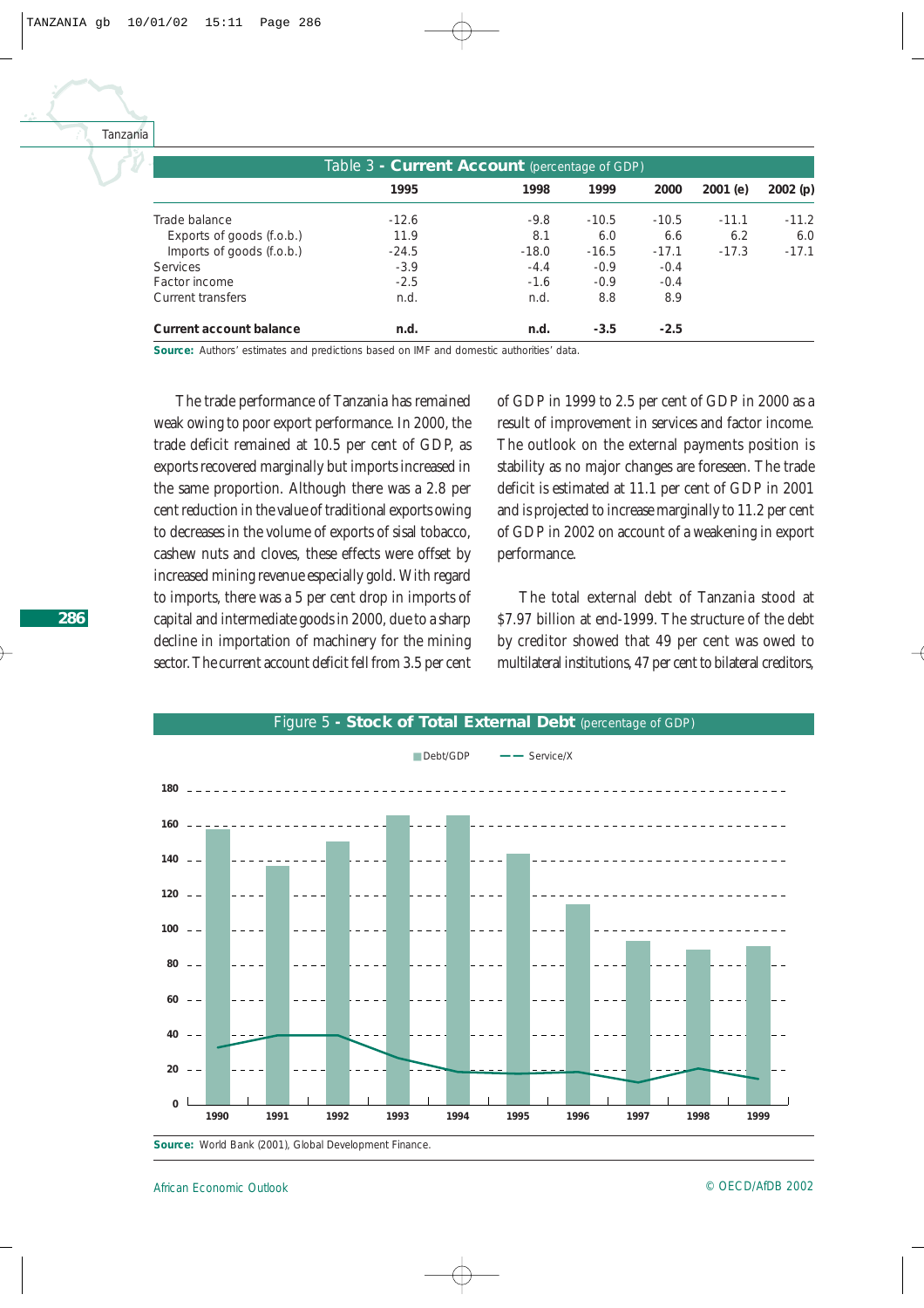while debt to private creditors accounted for 4 per cent. Tanzania has remained current on its external debt obligations. Tanzania sought debt relief under the Paris Club Arrangement in 1997. As at mid-2001, Tanzania had signed bilateral agreements with nine of the Paris Club creditors under the 1997 Agreement, resulting in the cancellation of \$197.3 million and the re-scheduling of \$584.5 million debt. In addition, Tanzania had obtained debt relief from the Paris Club creditors in April 2000 under the Enhanced Highly Indebted Poor Countries (HIPC) initiative. Available information indicates that Tanzania had signed three bilateral agreements, another four are ready to be signed, and negotiations with the remaining five creditors have started on the April 2000 Agreement.

Tanzania reached the decision point in April 2000 with regard to the enhanced HIPC initiatives, thus coinciding with debt relief from its Paris Club creditors. Total debt relief from all of Tanzania's creditors is worth more than \$2 billion in NPV terms, which is equivalent to more than half of the NPV of the total debt outstanding after the full use of traditional debt relief mechanisms. The debt reduction operations translate into debt service relief over time of \$3 billion, or about one-half of Tanzania's debt service obligations during fiscal years 2001-2003 and about one-third of Tanzania's debt service obligations thereafter. As part of its debt management strategy Tanzania uses the Debt Buyback Scheme (DBS). The first closing of the DBS took place on 6 June 2001 and creditors were paid with effect from 14 June 2001. In the first closing, debts worth \$155.7 million (principal and interest) were retired utilising grant funds from the German government. The second closing was expected to take place at end-October 2001.

#### **Structural Issues**

Tanzania has broadened its structural reforms to accelerate growth and lay the foundations for reducing the deep and pervasive poverty of the country. New reforms seek to enhance the role of the private sector in the economy; strengthen competition in the financial sector; remove remaining market distortions; improve

Tanzania

efficiency in the allocation and use of public resources; and strengthen public service delivery. The reform process has, however, been slow partly because of weak implementation capacity.

The restructuring and privatisation of state enterprises have progressed, though at a slower pace. At end-2000, about half of the 400 enterprises earmarked for divestiture from 1995 were removed from government control through liquidation, share sale or asset sale. However, the rather tough agenda of privatising large infrastructure public enterprises had just begun in 2001. The major pending privatisation in infrastructure are railways, power and remaining port services. Based on past experience, the other areas of privatisation with good prospective interest are the national microfinance bank, the National Insurance Company, cashew nut factories, and some ranches and state farms. The government has committed itself to selling all public enterprises by 2004. However, the obstacle to privatisation remains that most of the enterprises on offer are technically insolvent, which has made it difficult to attract buyers. Also, since mid-1999 concerns have been expressed that the East African Community (EAC) and the impending creation of the EAC free trade area would result in a legalised influx of manufactured goods from Kenya, thereby weakening the less developed Tanzanian manufacturing sector. This concern, it was feared, would deter buyers. At the same time, access to a regional market wider than where there is access to only one national market could bring in investors if Tanzania got around the technical insolvency problem. Tanzania's tourism sector has aroused international interest since the privatisation programme began. Tanzania has set aside about one-quarter of its land area for 12 national parks, 17 game reserves, 50 controlled game areas and a conservation area. New investments have been channelled into the so-called "northern circuit", which centres on the Serengeti National Park, the Ngorongoro Crater and Mount Kilimanjaro. The government is encouraging development in the "southern circuit", which includes the Selous National Park, which had an estimated 87 000 visitors in the year to June 2000. The Selous National Park is expanding and upgrading its tourist facilities, in particular through an agreement with the Aga Khan Fund for Economic Development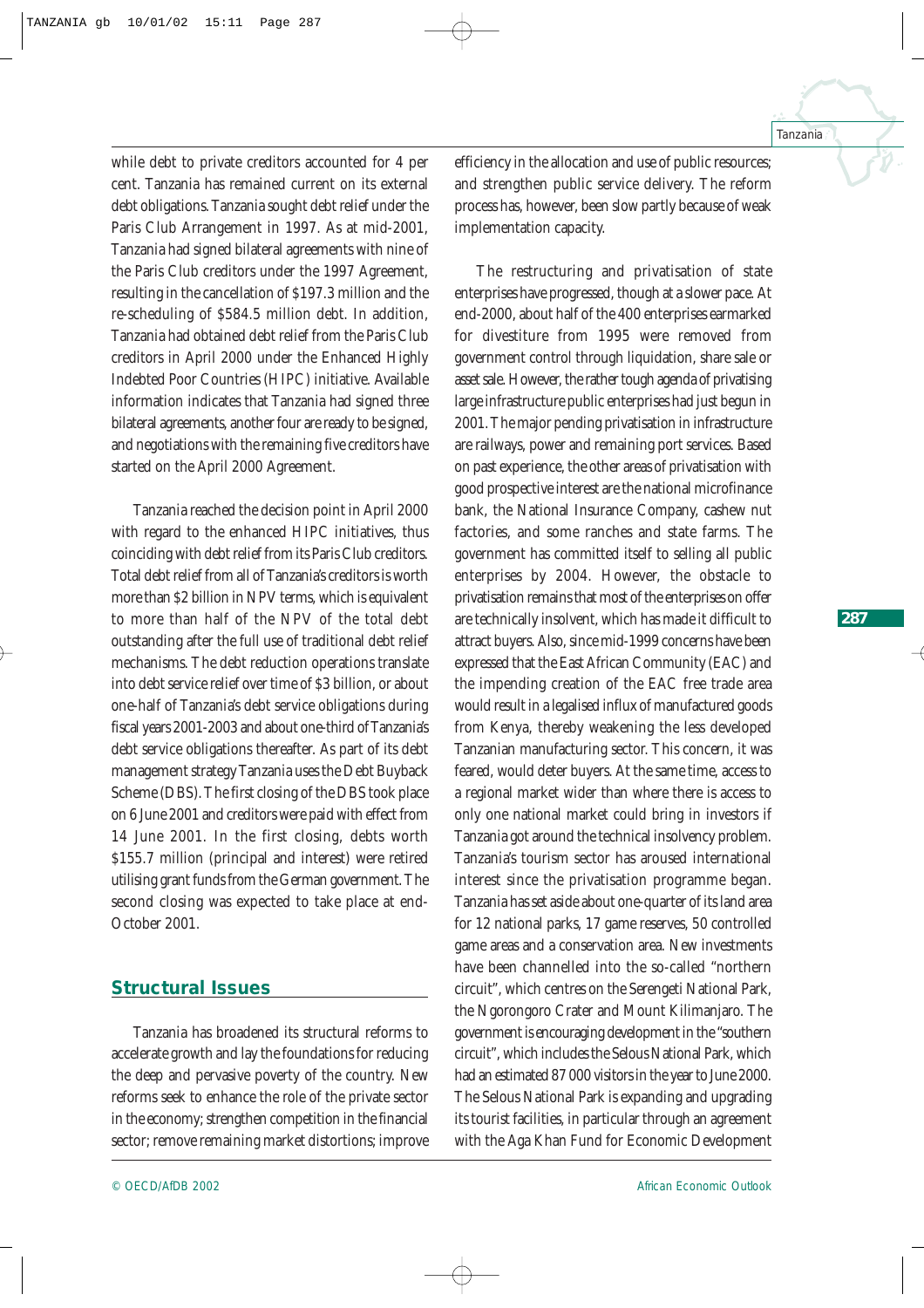to build two new hotels (one of which was opened in March 1997), develop a tourism centre and repair historic buildings. Other areas of comparative advantage in which Tanzania hopes to attract foreign investment under the privatisation programme include the mining sector in general and, in particular, the extensive reserves of precious and semi-precious stones with new discoveries being continually made. The Longida ruby mine is the largest in the world, although growth in production has been slow. Also, the Umba River Valley yields rubies and sapphires, with particular interest in the gem market.

In the financial sector, efforts have focused on promoting greater competition and further strengthening bank supervision. With regard to banking supervision, the BOT issued in January 2001 its remaining banking regulations with regard to capital adequacy, concentration of credit and risk management. The banking regulations were considered an important element of the capital account liberalisation policy and the government requested technical assistance from the World Bank to develop further the policy by September 2001. The BOT is encouraging commercial banks to establish credit information bureaux as a way to reduce risks in extending credit.

In February 2000, a new Land Act was enacted to strengthen land ownership in Tanzania. However, the absence of guidelines was hindering the implementation of the new Act. The legal framework for doing business in Tanzania was strengthened with the establishment in September 1999 of the first commercial court in the country. In 2000, the BOT and the Danish government supported the commercial court through the financing of its premises with the Danish government also financing the recruitment and training of judges. The court started operations in 2000.

#### **Political and Social Context**

Tanzania is a functioning democracy. Multi-party legislative and presidential elections were held for the first time in October 1995. The elections brought President Mkapa to office, and he was returned in the October 2000 elections, though the opposition charged

that the election procedures were designed to ensure that he and his party won. President Mkapa's reelection ensured that the economic and political status quo could continue. However, political stability is not yet assured. Political tensions in Zanzibar in August required the deployment of army troops. Tanzania's foreign relations with Uganda also remain touchy. In mid-2000, there was a border dispute between the two countries. However, it is widely believed that a peaceful settlement of the dispute will be reached. At home there are many areas of concern in governance policies and practices. These include weak public financial management, weak judiciary and legal framework and a highly centralised system of managing public services. These weak areas have been reflected in the high incidence of corruption in the country, which the government has appeared slow in tackling. Although the Warioba Commission of Inquiry was set up in 1996 to probe into the incidence of corruption in the country, a national anti-corruption strategy based on the Commission's recommendations was only formulated in 1999. At end-June 2001, the government had only completed its "diagnostic corruption surveys" based on the Commission's report; action plans are now to be made. However, in July 2000 the government, with the support of the World Bank, launched the Public Service Reform Programme, as an important part of efforts to reduce corruption. The government now plans to submit a new Public Service Bill to Parliament by end-2001, to boost the anticorruption measures.

Tanzania ranks among the poorest countries in the world. The proportion of the population living below the internationally defined poverty line was estimated at 48 per cent in 2000. This proportion had fallen from 51 per cent in 1998 according to the government's interim-PRSP (2000). The majority of the poor in Tanzania live in rural areas and are engaged in agriculture, mostly subsistence farming. At the same time, the number of urban poor is growing, and includes the unemployed, low-income formal sector employees and the self-employed. Food insecurity is regarded as the major concern of the poor in Tanzania. The endorsement of Tanzania's PRSP offers new direction and commitment towards poverty alleviation in the country.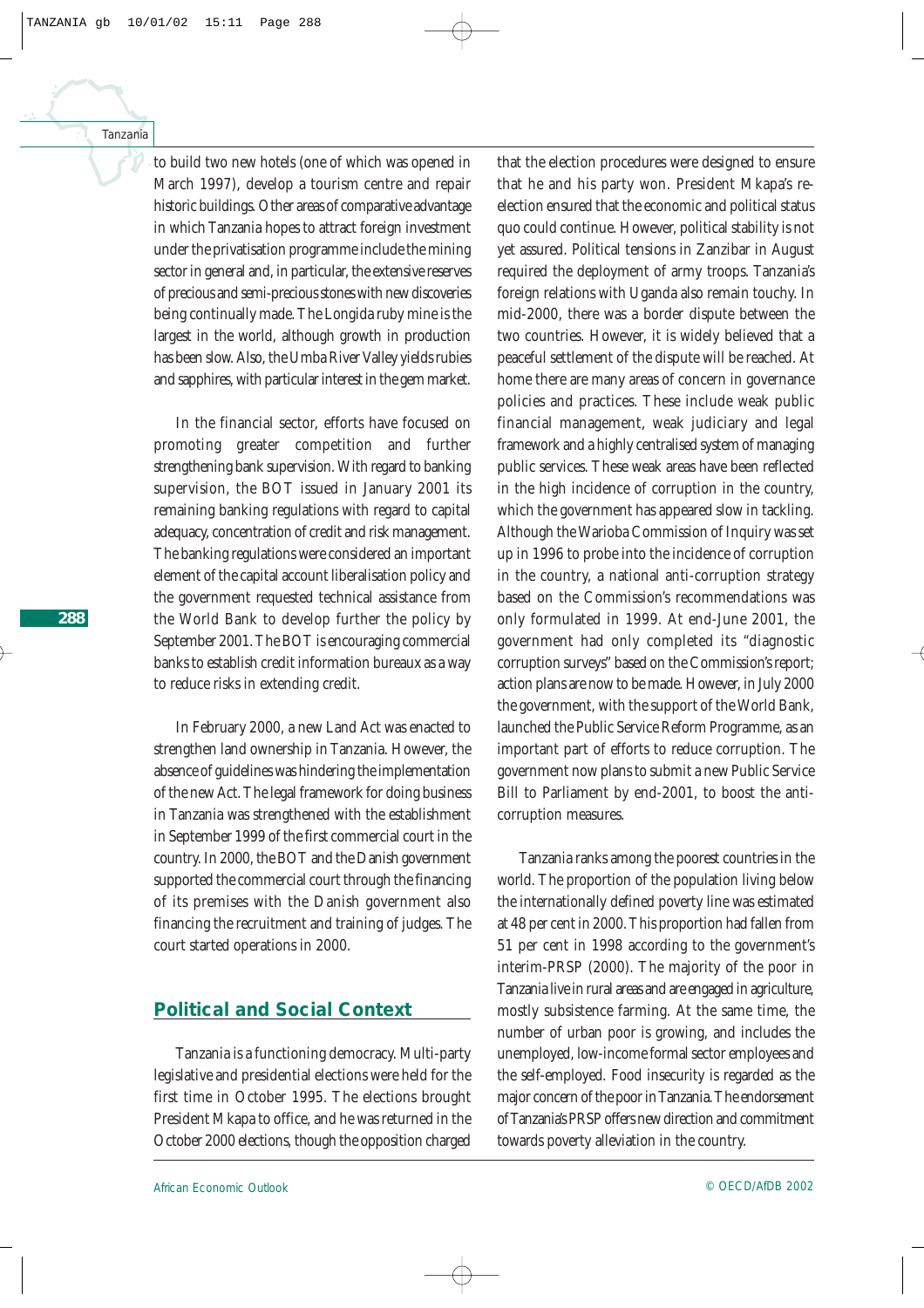Tanzania's poverty is reflected in its low human development indicators. In health, owing to poor living conditions the majority of Tanzanians suffer from preventable diseases. The percentage of Tanzanians with access to health services (1998) was 42 compared with 64 in Africa. The average life expectancy in the country in 2000 was 49 years compared with the sub-Saharan African average of 51 years. The low level of life expectancy was partly attributed to the impact of HIV/AIDS. The percentage of adults (15-49 years) living with HIV/AIDS was estimated at 8.1 in Tanzania (UNAIDS 1999) compared with 6.5 in Africa. The government currently places emphasis on reducing morbidity, improving nutrition, and strengthening access to health services. Specific intervention by the government towards these objectives includes establishing revolving funds in all hospitals in the country as a means of improving the availability of drugs and medical supplies.

Tanzania

In education, primary schooling is officially compulsory and used to be provided free of charge, thanks to donor assistance to the education sector. Yet, the net primary school enrolment ratio in Tanzania was estimated in 2000 at 57 per cent. Tanzania also had Africa's lowest net secondary school enrolment ratio of 6 per cent in 2000. The adult illiteracy level in Tanzania is estimated at 27 per cent in 1999. The government's current education objectives include raising primary school enrolment, increasing the rate of transition from primary to secondary school, and expanding adult education programmes. Achievement of these objectives is linked directly to relief under HIPC, which will enable the government to implement specific policy objectives such as the abolition of primary school fees currently being charged.

*289*